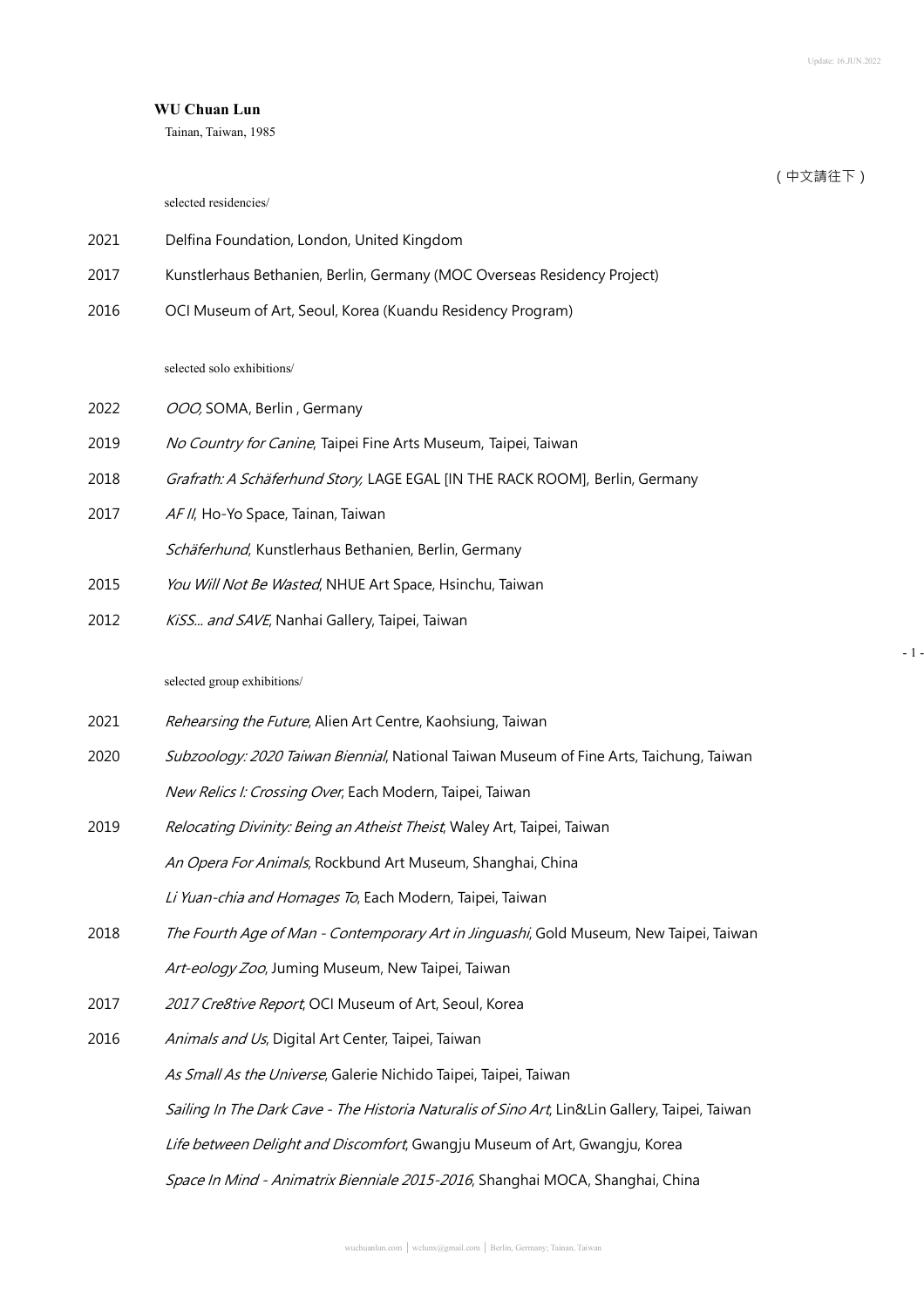$- 2 -$ 

The Essence of Things, Aura Gallery, Taipei, Taiwan

- 2015 Incommensurable Formosa Sculpture Biennial 2015, Pier-2 Art Center, Kaohsiung, Taiwan Dreams Habitations - NTMoFA Young Artist Collection Exhibition, National Taiwan Museum of Fine Arts, Taichung, Taiwan
- 2014 *The Spine of Spectrum*, Kuandu Museum of Fine Arts, Taipei, Taiwan Taipei Biennial 2014 - The Great Acceleration, Taipei Fine Arts Museum, Taipei, Taiwan The Scene of Nature: East and West, Art 8, Hsinchu, Taiwan Disco·Very, Pier-2 Art Center, Kaohsiung, Taiwan Words, 182 Art Space, Tainan, Taiwan
- 2011 Petject, Fotoaura, Tainan, Taiwan High Difficulty Fault, Nanhai Gallery, Taipei, Taiwan 2011 Kaohsiung Awards, Kaohsiung Museum of Fine Arts, Kaohisung, Taiwan
- 2007 2007 *Zaipei Arts Awards*, Taipei Fine Arts Museum, Taipei, Taiwan

selected awards & honors/

- 2021 Winner, Artist in Residency Special Prizes Labverde (Brazil), 15<sup>th</sup> Arte Laguna Prize, Cultural Association MoCA, Italy
- 2020 Finalist, 18<sup>th</sup> Taishin Arts Awards, Taishin Bank Foundation for Arts and Culture, Taiwan (No Country For Canine)
- <sup>2011</sup> Honorable Mention, <sup>2011</sup> Kaohsiung Awards, Kaohsiung Museum of Fine Arts, Taiwan
- 2007 Honorable Mention, 2007 Taipei Arts Awards, Taipei Fine Arts Museum, Taiwan

### collections/

Taipei Fine Arts Museum, Taipei, Taiwan

National Taiwan Museum of Fine Arts, Taichung, Taiwan

OCI Museum, Seoul, Korea

Art Bank, Taichung, Taiwan

selected publications/

2020 Yao-Jui Chung, Subzoology: 2020 Taiwan Biennial, Taichung: National Taiwan Museum of Fine Arts

Chu Feng-Yi, Relocating Divinity, Taiepi: Elephant White

2019 Wu Chuan Lun - No Country for Canine, text by Chen Kuan-Yu, Chu Feng-Yi, Taipei: Taipei Fine Arts Museum Yao-Jui Chung, Shauba Chang, interview by Hai Lin, PHOTO-LOGUES II, Taipei: Garden City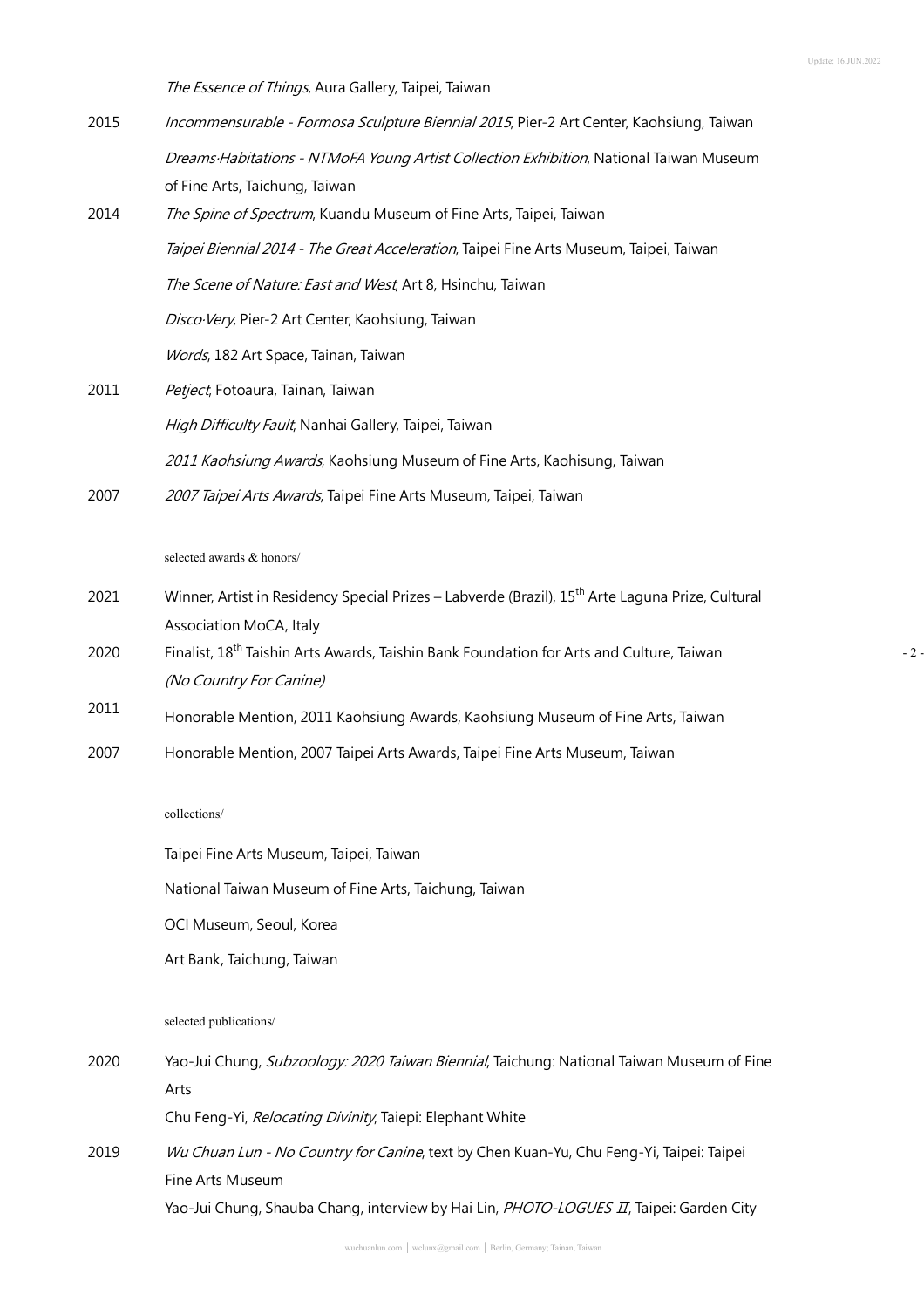- 3 -

- 2016 Lim Jong-Young, Jo Hsiao, Life between Delight and Discomfort, Gwangju: Gwangju Museum of Art
- 2015 Nicolas Bourriaud, Taipei Biennial 2014 The Great Acceleration, Taipei: Taipei Fine Arts Museum

selected projects & events/

- 2021 Where The Wild Things Are Posthumanism (co-host with Ko-Fan Lin), Royal Institute of Art, Sweden (online)
- 2018 Off Site Project 3: Micro Historical in Peru, Lima and Cusco, Peru
- 2015- 2017 Spine Project Vol. 96-99, Parkett Magazine, New York, USA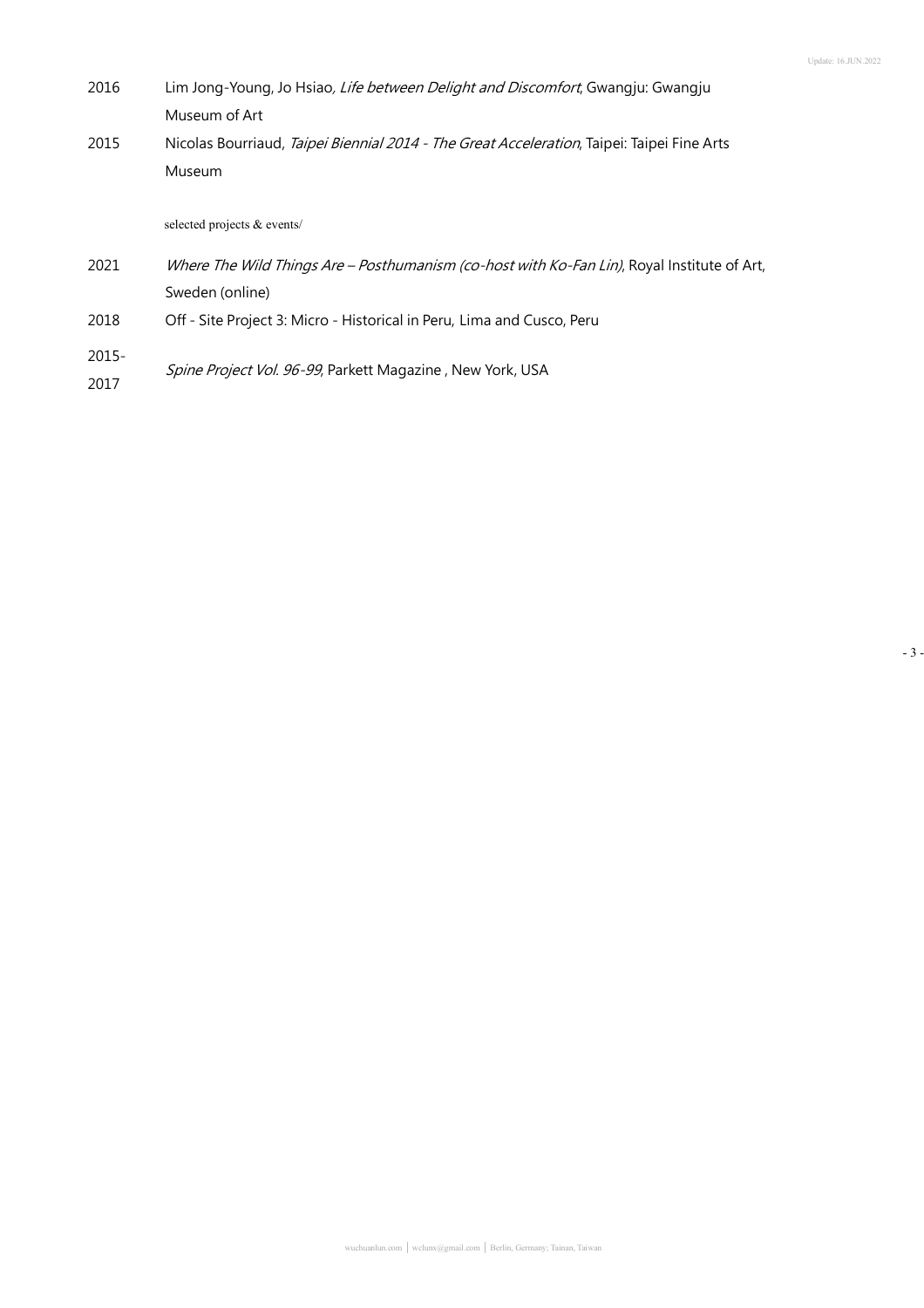$- 4 -$ 

# **吳權倫**

1985 年,台灣台南

# **駐村/**

- 2021 戴芬娜基金會,倫敦,英國
- 2017 貝塔寧藝術村,柏林,德國 (文化部選送相關人才出國駐村及交流計畫)
- 2016 OCI 美術館, 首爾, 韓國 ( 關渡美術館國際對等交換駐村計畫 )

## **個展選錄/**

- 2019 「OOO」, SOMA, 柏林, 德國
- 2019 「馴國」,臺北市立美術館,台北,台灣
- 2018 「格拉芙拉特:牧犬傳」, LAGE EGAL [IN THE RACK ROOM], 柏林, 德國
- 2017 「AF II」, 吼嘀空間, 台南, 台灣

「Schäferhund」, 貝塔寧藝術村, 柏林, 德國

- 2015 「誰也不被浪費」,竹師藝術空間,新竹,台灣
- 2012 「KiSS... and SAVE 吳權倫個展」,南海藝廊,台北,台灣

#### **聯展選錄/**

- 2021 「預演未來」,金馬賓館當代美術館,高雄,台灣
- 2020 「禽獸不如-2020 台灣美術雙年展」,國立臺灣美術館,台中,台灣 「古今一:超越」,亞紀畫廊,台北,台灣
- 2019 「重返神性:作為一位無神論的有神論者」,水谷藝術,台北,台灣 「百物曲」,上海外灘美術館,上海,中國 「李元佳與年輕藝術家」,亞紀畫廊,台北,台灣
- 2018 「礦‧事‧紀-水金九礦山當代藝術展」,黃金博物館,新北,台灣 「有藝思動物園」,朱銘美術館,新北,台灣
- 2017 「2017 Cre8tive Report」, OCI 美術館,首爾,韓國
- 2016 「他/牠」,台北數位藝術中心,台北,台灣
	- 「如豆的宇宙」,台北日動畫廊,台北,台灣
	- 「石匱夜航」,大未來林舍畫廊,台北,台灣
	- 「生活種種愉快與不安之間」,光州美術館,光州,韓國
	- 「奇想閣-動漫美學雙年展 2015-2016」,上海當代藝術館,上海,中國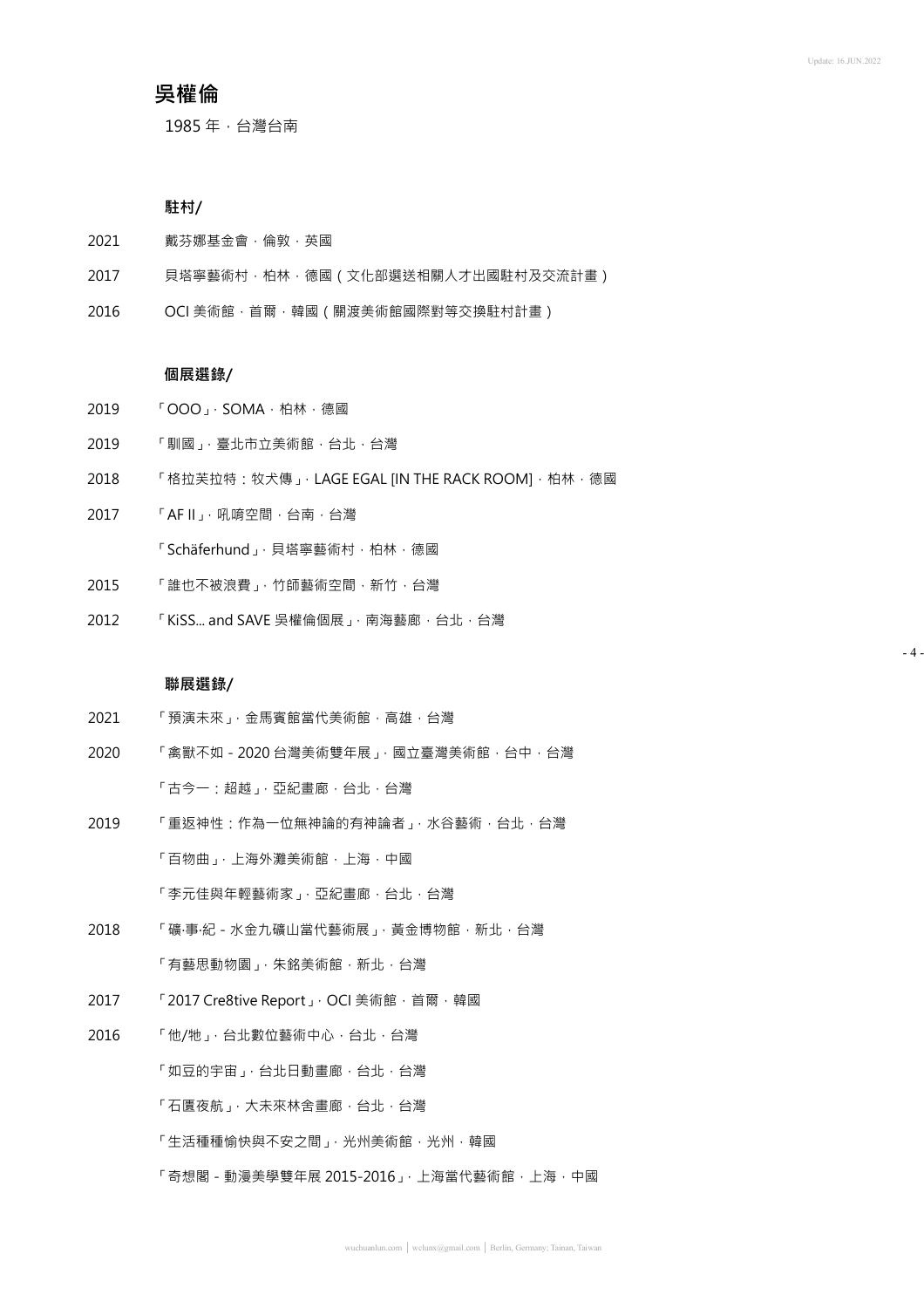「靜相」,亦安畫廊,台北,台灣

- 2015 「何以為度? 2015 FORMOSA 雕塑雙年展」, 駁二藝術特區, 高雄, 台灣 「夢‧棲地─館藏青年藝術主題展」,國立臺灣美術館,台中,台灣 「不正經日常觀察」,未藝術空間,高雄,台灣
- 2014 「光譜的稜線」,關渡美術館, 台北, 台灣 「2014台北雙年展 - 劇烈加速度」, 臺北市立美術館, 台北, 台灣 「東方自然與西方風景」,藝術八,新竹,台灣 「非常迪斯可」,駁二藝術特區,高雄,台灣 「部分文字遺漏」, 么八二空間, 台南, 台灣
- 2011 「Petject 小動物主體」, 海馬迴光畫館, 台南, 台灣 「高難度失誤」,南海藝廊,台北,台灣 「2011 高雄獎」, 高雄市立美術館, 高雄, 台灣
- 2007 「2007 臺北美術獎」,臺北市立美術館,台北,台灣

### **獎與榮譽選錄/**

- 2021 義大利當代藝術文化協會, 第 15 屆拉古納獎, 駐村特別獎 巴西綠色實驗室 Labverde
- 2020 台新銀行文化藝術基金會,第 18 屆台新藝術獎,年度提名(馴國)
- 2011 高雄市立美術館,2011 高雄獎,優選獎
- 2007 臺北市立美術館,2007 臺北美術獎,優選獎

### **典藏/**

臺北市立美術館,台北,台灣

國立臺灣美術館,台中,台灣

OCI 美術館,首爾,韓國

藝術銀行,台中,台灣

#### **出版品選錄/**

- 2020 <离獸不如 2020 台灣美術雙年展 > · 姚瑞中策劃 · 國立臺灣美術館出版 <重返神性>,朱峯誼策畫,白象文化事業出版
- 2019 <吳權倫 馴國>,陳寬育、朱峯誼專文,臺北市立美術館出版 <攝影訪談輯 2>, 姚瑞中、章芷珩編輯, 林怡秀訪談, 田園城市出版
- 2016 <生活種種愉快與不安之間>,任鍾榮、蕭淑文策劃,光州美術館出版
- 2015 <2014 台北雙年展 劇烈加速度 > · 尼可拉布希歐策劃 · 臺北市立美術館出版

- 5 -